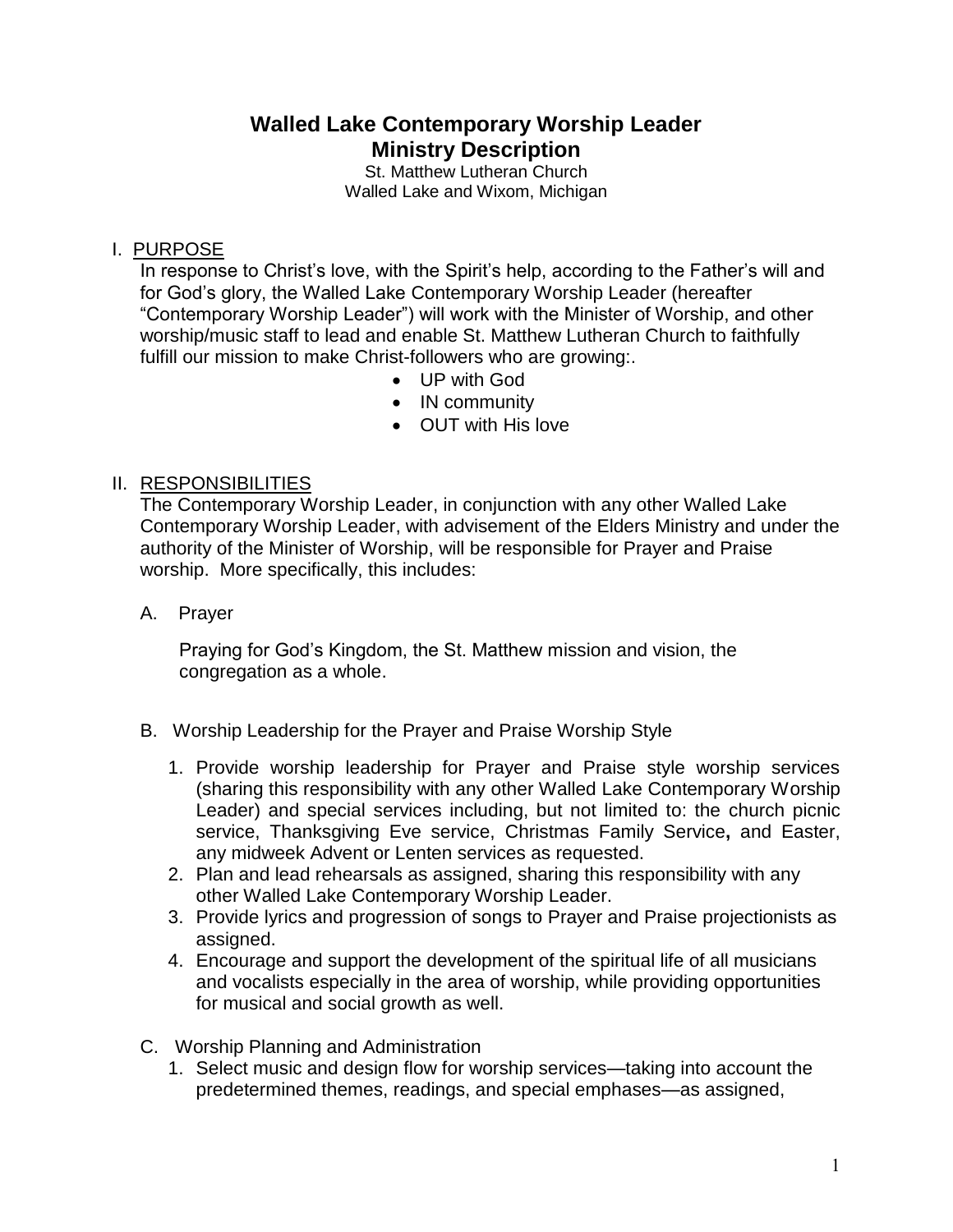sharing this responsibility with any other Walled Lake Contemporary Worship Leader.

- 2. Develop and maintain an updated music repertoire with sheet music for worship, in compliance with appropriate licensing, sharing this responsibility with any other Walled Lake Contemporary Worship Leader.
- 3. Participate in a weekly meeting of preachers and pertinent worship leaders who evaluate past weekend worship services and prepare for upcoming weekend worship services.
- D. Other duties as assigned

#### III. SUPERVISION AND BENEFITS

- A. While he/she is directly accountable to God for every aspect of his/her life and ministry, the Contemporary Worship Leader reports directly to and is under the authority of the Minister of Worship.
- B. The Contemporary Worship Leader will annually develop goals and objectives to be presented to and reviewed by the Minister of Worship in conjunction with the Elders Ministry.
- C. This position is an hourly part-time paid position.
- D. Compensation and benefits are set by the congregation and reviewed annually by the Budget Committee, upon recommendation of the Personnel Committee.
- E. The Contemporary Worship Leader is subject to the conditions of employment outlined in St. Matthew Lutheran Church's "Congregational Personnel Manual."

Date \_\_\_\_\_\_\_\_\_\_\_\_\_\_\_\_\_\_\_\_\_\_\_\_\_\_\_\_\_\_\_\_\_\_\_\_\_\_\_\_\_\_\_\_\_\_\_\_\_\_\_\_\_\_\_\_\_\_

Signature of Contemporary Worship Leader \_\_\_\_\_\_\_\_\_\_\_\_\_\_\_\_\_\_\_\_\_\_\_\_\_\_\_\_\_\_\_

Signature of Church Representative \_\_\_\_\_\_\_\_\_\_\_\_\_\_\_\_\_\_\_\_\_\_\_\_\_\_\_\_\_\_\_\_\_\_\_\_\_\_\_\_\_\_\_\_\_\_\_\_\_\_\_

Approved by Elders 11/19/16; minor changes by Strategic Planning Team 5/24/17; updates approved by Elders 8/21/21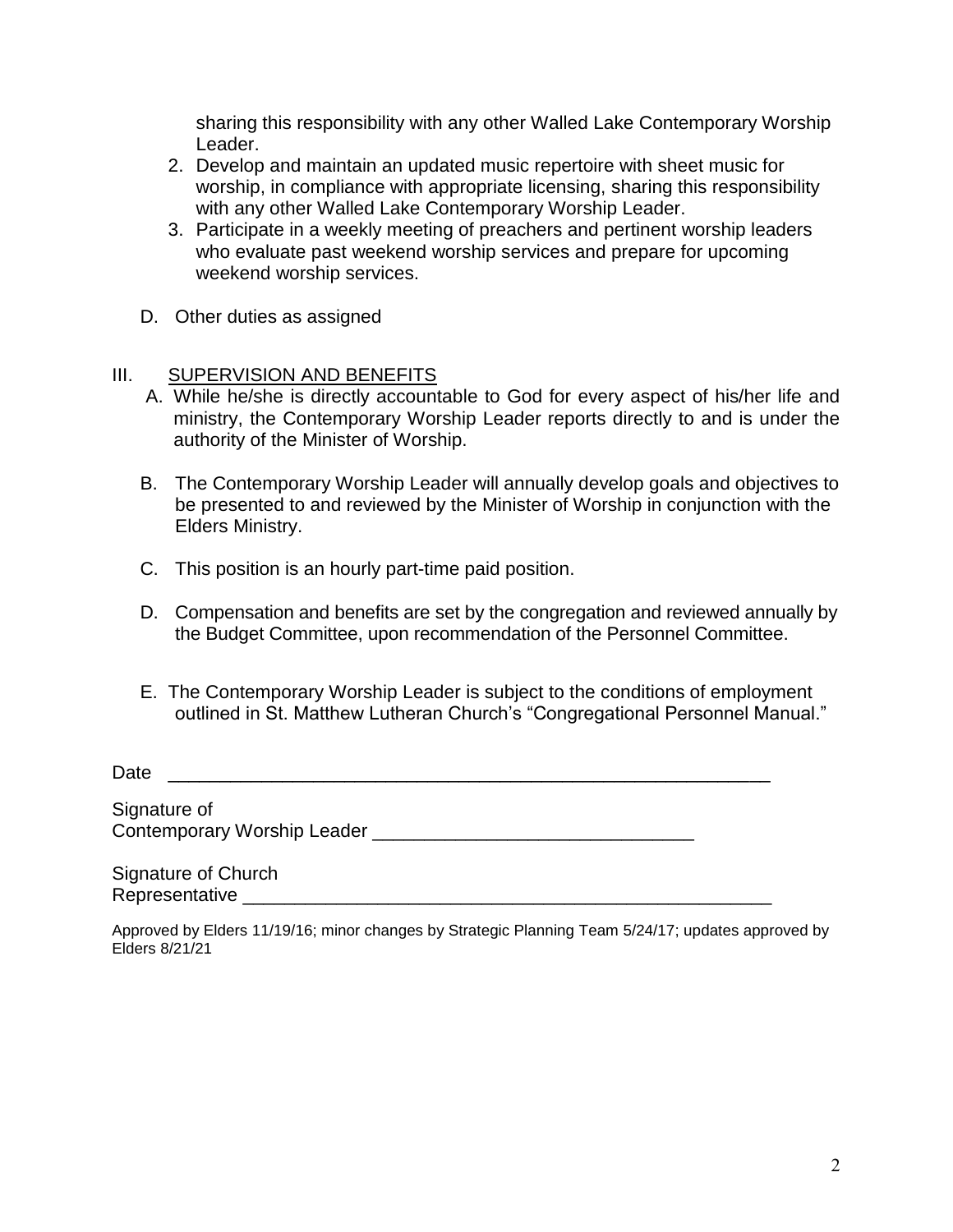Mission Statement

*St. Matthew Lutheran Church exists to make Christ-followers who are growing:*

- *- UP with God*
- *- IN community*
- *- OUT with His Love*

*This congregation shall strive to fulfill its purpose by the preaching of the Word of God, by the administration of the Sacraments, and by the religious instruction of youth and adults, according to the confessional standard of the Lutheran Church (Article III) and by fostering Christian fellowship and charity.*

Core Values

God has called St. Matthew Lutheran Church to:

- 1. **Believe** in Jesus as the only Savior (John 14:6; Acts 4:10-12)
- 2. **Live** as a Bible-based and Spirit-led people (John 16:13; 2 Timothy 3:16-17; Acts 2:38-39)
- 3. **Worship** God together (Colossians 3:16; Hebrews 10:24-25) 4. **Share** the love of Jesus (Matthew 28:18-20; Acts 1:8)
- 5. **Grow** closer to and more like Jesus (Romans 12:1-2; Titus 2:11014)
- 6. **Serve** God with our gifts (Romans 12:4-8; 1 Timothy 6:17-19) 7. **Love** one another in caring communities
	- (I Corinthians 13; Ephesians 4:15-16)
- 8. **Pass** Jesus on to the next generation (Deuteronomy 6:6-9; Proverbs 22:6)

# *St. Matthew Lutheran Church Staff Values*

One

Lead a spiritually surrendered life

Moved by God's love in Christ, bring the gift of a self that is teachable and yielded to the Holy Spirit. Approach your work and your life with Spirit-controlled hearts. 1 Tim.4:7; 2 Cor.5:14-15; Rom.8:5-6; 1 Cor.4:1-2

Two

Maintain an infectious, optimistic, and enthusiastic attitude Ask the people with whom you work, "What can I do to help you?" Expect to be a team player who has the best interests of the team at heart. Deut.20:8; 1 Thess.5:11; Phil.2:1-5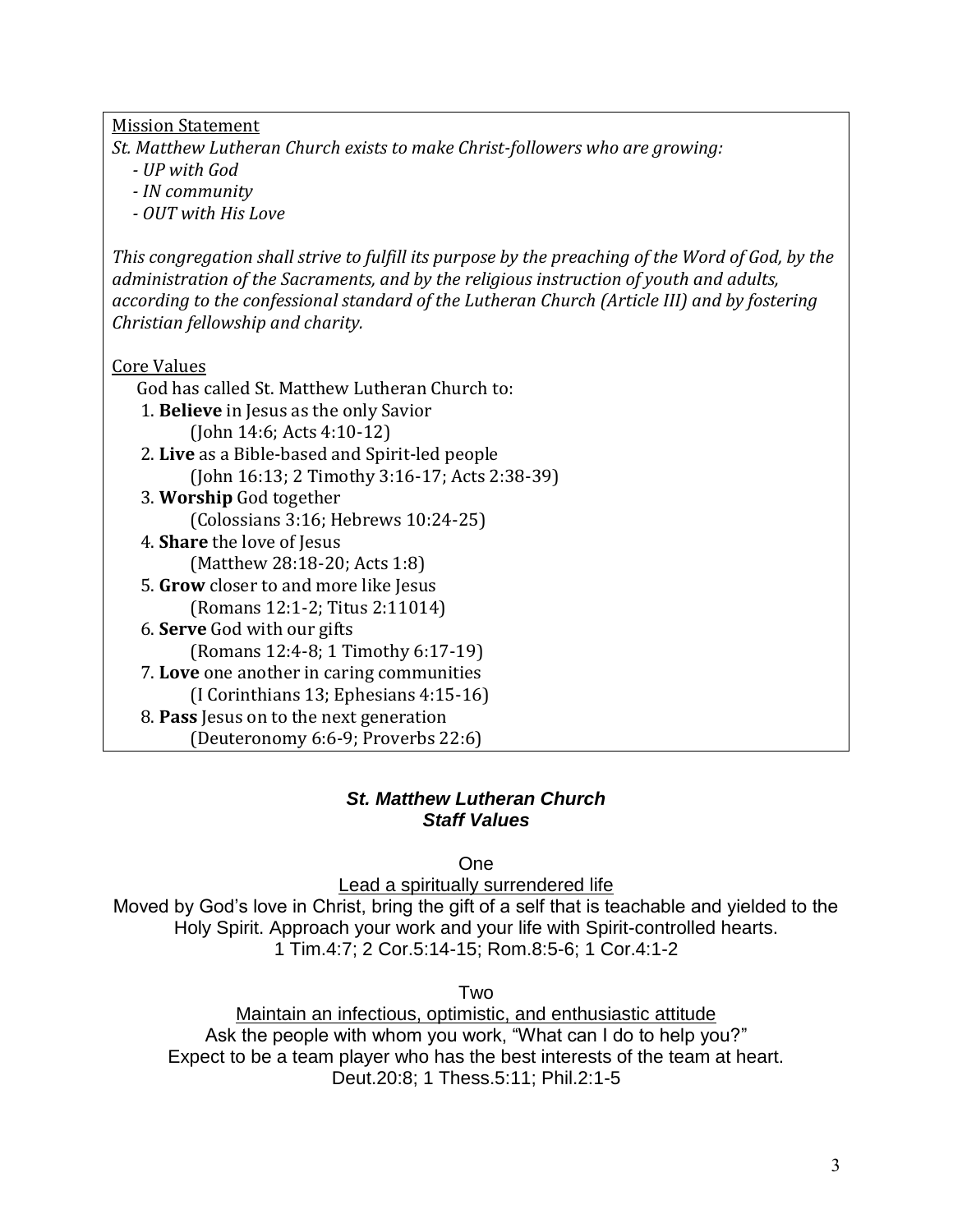Three

Engage coworkers in honest communication Let's not allow things to go underground. Conflict resolution and meaningful communication must take place in an environment of openness, truth telling with courtesy and sensitivity. Eph.4:25, 29

Four

Approach your work with intensity Maintain a fervent and dedicated spirit that perseveres in the midst of difficulty. Put your hand to the plow and don't look back! Do all you can heartily and serve the Lord with fortitude. Col.3:23-24; Phil.3:13-14

Five

Honor and value volunteers Motivate and encourage the lay people around you by giving them words of encouragement and appreciation whenever you have an opportunity. Write the note, make the call, give the gift that says, "You and your ministry matter to God!"

1 Pet.2:17; Phil.1:3-6

Six

Keep one eye on eternity

Don't lose the big picture and God's ultimate desire and plan for the world, the church, your life and your ministry. Remember why you're in this. 1 Cor.15:58; Jer.29:11; Acts 20:24

Seven

Get on your knees

Pray for God's supernatural intervention in the life of this church, your family, your ministry and your personal walk with Jesus. Humble yourself before God and expect Him to do great things as you seek to serve Him with all your might. 1 Thess.5:17; 1 Pet.5:6-7; Matt.21:21-22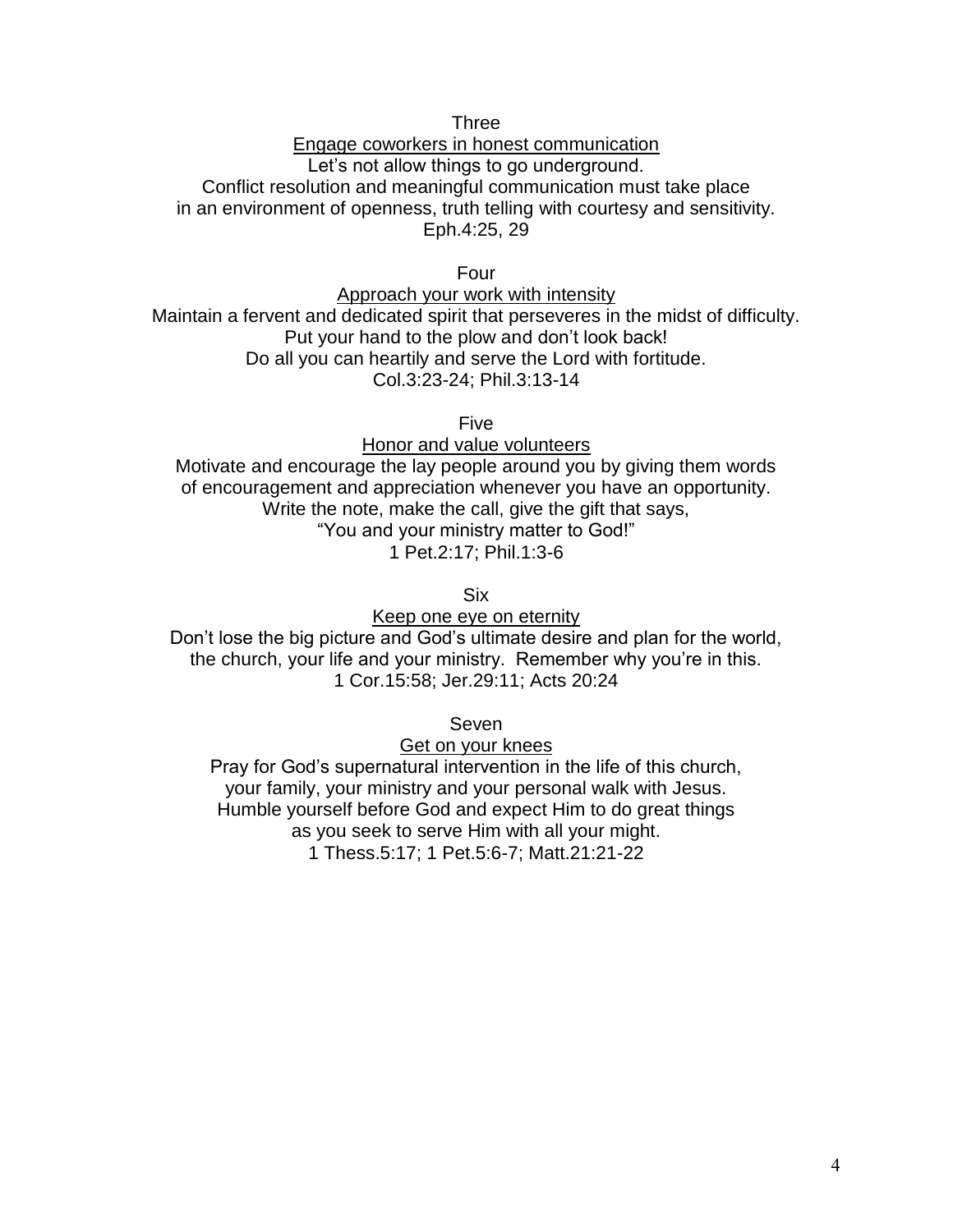### V. DESIRED QUALITIES

- A. The Contemporary Worship Leader's Spiritual Maturity should be reflected as described in Exodus 18:21 ("…select capable men from all the people—men who fear God, trustworthy men who hate dishonest gain…"); Acts 6:3 ("…choose…from among you [those] who are known to be full of the Spirit and wisdom"); 1 Timothy 2:8-12 ("Deacons, likewise, are to be men worthy of respect, sincere, not indulging in much wine, and not pursuing dishonest gain. They must keep hold of the deep truths of the faith with a clear conscience. They must first be tested; and then if there is nothing against them, let them serve as deacons. In the same way, deaconesses are to be women worthy of respect, not malicious talkers but temperate and trustworthy in everything. A deacon must be the husband of but one wife and must manage his children and his household well."); and as follows:
	- 1. Evidence the fruits of the Spirit
	- 2. Attend worship regularly (family and spouse also)
	- 3. Practice a fervent personal devotion, Bible study and prayer life.
	- 4. Boldly radiate the love of Jesus
	- 5. Evidence a high level of spiritual maturity
	- 6. Must be an active member of a Christian Church
- B. The Contemporary Worship Leader's Spiritual Gifts should include:
	- 1. Music (vocal and instrumental)
	- 2. Leadership
	- 3. Administration
- C. In addition to a commitment to the inerrant Word and the Lutheran theology drawn from it, the Contemporary Worship Leader should have the following Theological Position:
	- 1. Have a strong commitment to the "Great Commission."
	- 2. Use songs and worship components in keeping with Lutheran theology
- D. The Personal Qualities of the Contemporary Worship Leader should be as follows:
	- 1. Be people-oriented, good interpersonal/communication skills, outgoing and congenial
	- 2. Evidence personal and family stability.
	- 3. Have financial stability
	- 4. Be self-motivated and hard worker.
	- 5. Be creative in developing music ministry.
	- 6. Have a passion for worship and music ministry.
	- 7. Seek personal excellence in musical and leadership skills through personal study and practice.